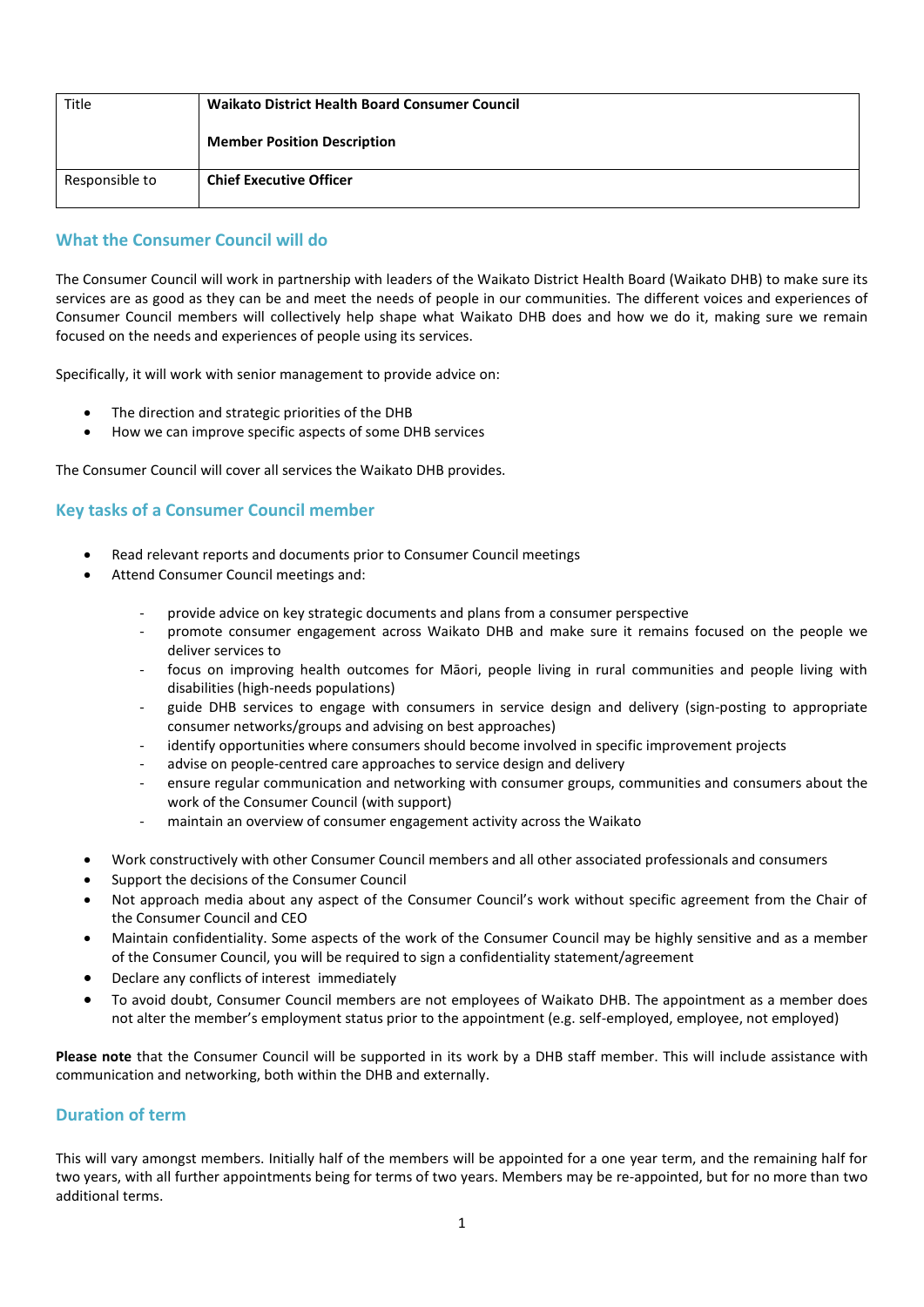The CEO may at any time on written notice to the Chair and relevant member, remove a member from the Consumer Council if he considers that the member is failing to adequately perform the duties of the role.

### **Time commitment**

- Meetings will be held monthly (except January) and typically run for two hours
- Video-conferencing facilities will be made available at each rural hospital to allow members who live in these areas to participate in meetings (please note that some meetings will need to be attended in person – to be negotiated with Chair)
- Pre-meeting and post-meeting reading will be expected
- Attendance at other meetings may be necessary. This will be negotiated between the Chair and delegated member

### **Qualities, skills and experience**

#### **Personal Qualities**

- Passion and commitment to help improve public health services in the Waikato
- Passion and commitment to help eliminate health inequities for Māori, people in rural communities and people experiencing disabilities
- Confidence, maturity and reliability

### **Knowledge and skills**

- Relationships and connections within your health interest area or as a result of your personal or family healthcare experiences
- Good listening and communication skills with a wide range of people
- Able to think creatively, critically and strategically
- Confidence to interact positively with senior health professionals and managers
- Some knowledge of the New Zealand health and disability sector
- Knowledge and appreciation of the Treaty of Waitangi and its application in health
- Able and willing to see "the bigger picture" and think beyond your own experience
- Good analytical skills
- Able to read and review reports
- Able to work positively and constructively in a group, share insights, thoughts and opinions
- Able to use sound and ethical judgment
- Able and committed to maintaining confidential information
- Able to conduct yourself professionally at all times

#### **Experience**

- Live in the Waikato and have experience of using health services (within the last 2-3 years), either directly, or via family or whānau OR
- Be actively engaged in a specific area of health interest in your community
- Some experience of committee work would be desirable, but not essential

**Please note** that we do not expect every person to have all of the above knowledge, skills and experience. We appreciate that some of these are learnt through experience and support and mentoring can be made available.

# **Code of Conduct**

### **Principles**

Members of the Consumer Council must abide by the following general principles of good governance in their role:

 Members must serve only the interests of the community as a whole and must never improperly confer an advantage or disadvantage on any one person, or group of persons (Mauri pai – Fair play)